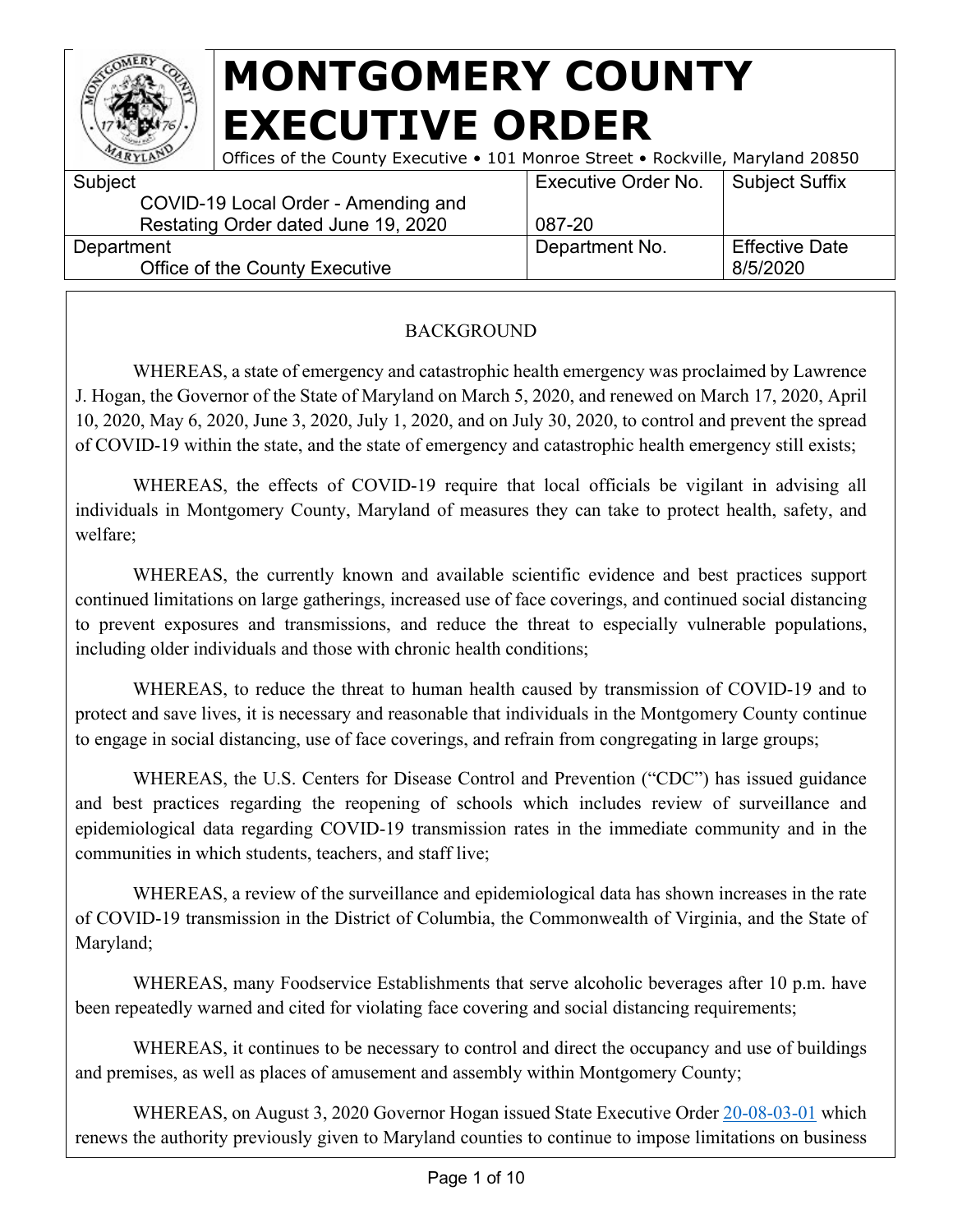

| ARYLAN     | Offices of the County Executive • 101 Monroe Street • Rockville, Maryland 20850 |                            |                       |
|------------|---------------------------------------------------------------------------------|----------------------------|-----------------------|
| Subject    |                                                                                 | <b>Executive Order No.</b> | Subject Suffix        |
|            | COVID-19 Local Order - Amending and                                             |                            |                       |
|            | Restating Order dated June 19, 2020                                             | 087-20                     |                       |
| Department |                                                                                 | Department No.             | <b>Effective Date</b> |
|            | Office of the County Executive                                                  |                            | 8/5/2020              |
|            |                                                                                 |                            |                       |

and personal activities that were more restrictive than those permitted by State Executive Order [20-08-03-](https://governor.maryland.gov/wp-content/uploads/2020/08/2020-08-03-11-08.pdf) [01,](https://governor.maryland.gov/wp-content/uploads/2020/08/2020-08-03-11-08.pdf) if the political subdivision determines that it is necessary and reasonable to do so in order to prevent the spread of COVID-19; and

WHEREAS Montgomery County has determined that it is necessary and reasonable to continue to impose limitations on business and personal activities that are more restrictive than those permitted by State Executive Order [20-08-03-01](https://governor.maryland.gov/wp-content/uploads/2020/08/2020-08-03-11-08.pdf) in order to prevent the spread of COVID-19;

NOW, THEREFORE, BE IT ORDERED, PURSUANT TO THE AUTHORITY GRANTED IN GOVERNOR HOGAN'S EXECUTIVE ORDER [20-08-03-01](https://governor.maryland.gov/wp-content/uploads/2020/08/2020-08-03-11-08.pdf) AND IN AN EFFORT TO PROTECT THE PUBLIC HEALTH, WELFARE, AND SAFETY, AND CONTROL AND PREVENT THE SPREAD OF COVID-19 WITHIN MONTGOMERY COUNTY, I HEREBY ORDER:

1. Administrative and Implementing Provisions.

County Executive Order Number 067-20 dated May 15, 2020, as amended and restated by Order No. 070-20 dated May 28, 2020, as amended and restated by Order No. 082-20, as further amended and restated in its entirety as set forth herein.

- 2. Face Coverings.
	- a. *Definitions*.
		- i. "Face Covering" means a covering that fully covers a person's nose and mouth and is secured to the person's head. The term "Face Covering" includes, without limitation, scarves, bandanas, and plastic full-face shields. The term excludes Medical-Grade Masks.
		- ii. "Medical-Grade Mask" means an N95, KN95, surgical, or other mask that would be appropriate for a health care setting.
		- iii. "Public Transportation" means shared-ride surface transportation services that are open to the general public, including without limitation, taxi services, ride-sharing services, car services, transit services operating within Montgomery County. Examples of Public Transportation include, but are not limited, to Ride-On bus service, WMATA bus and train service, MARC train service, and Mobility and Paratransit services.
	- b. *Requirement*.
		- i. Except as provided in paragraph 2.c below, all persons in the County over the age of two (2) years old are required to wear a Face Covering
			- (1) in or on any form of Public Transportation;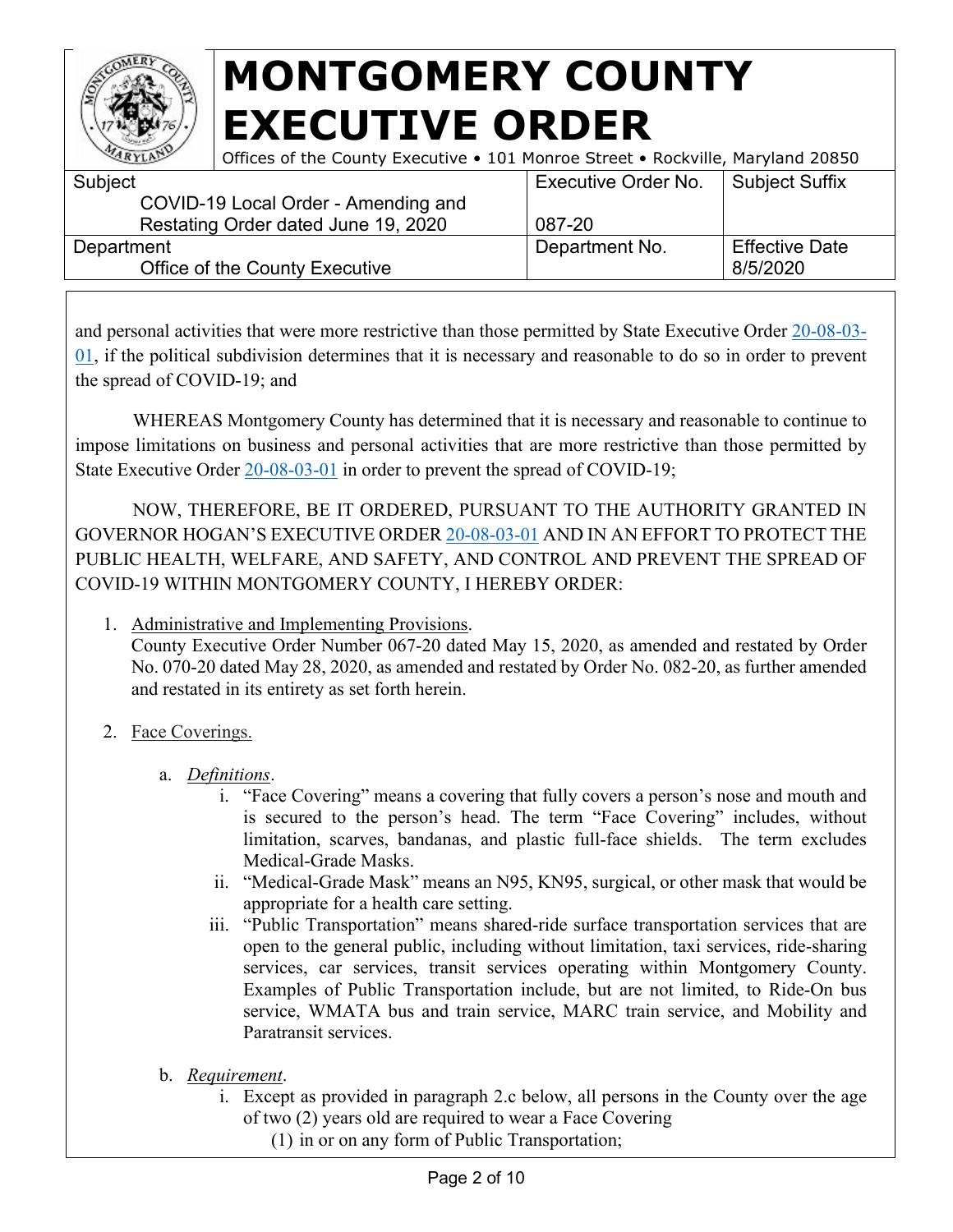

Offices of the County Executive • 101 Monroe Street • Rockville, Maryland 20850

| Subject                             | <b>Executive Order No.</b> | <b>Subject Suffix</b> |
|-------------------------------------|----------------------------|-----------------------|
| COVID-19 Local Order - Amending and |                            |                       |
| Restating Order dated June 19, 2020 | 087-20                     |                       |
| Department                          | Department No.             | <b>Effective Date</b> |
| Office of the County Executive      |                            | 8/5/2020              |
|                                     |                            |                       |

- (2) indoors at any location where members of the public are generally permitted, including without limitation, Religious Facilities, Retail Establishments, Foodservice Establishments, Fitness Centers, Gaming Facilities, Indoor Recreation Establishments, and Personal Services Establishments;
- (3) outdoors and unable to consistently maintain at least six feet of distance from individuals who are not members of their household;
- (4) obtaining healthcare services, including without limitation, in offices of physicians and dentists, hospitals, pharmacies, and laboratories; and
- (5) engaged in work in any area where:
	- a. interaction with others is likely, including without limitation, in shared areas of commercial offices; or
	- b. food is prepared or packaged.
- ii. Single-use Face Coverings shall be properly discarded in trash receptacles. It is recommended that all reusable Face Coverings be cleaned frequently (at least once per day).
- iii. Wearing a Medical-Grade Mask satisfies any requirement in paragraph 2.b to wear a Face Covering, but all persons in Montgomery County are urged to reserve Medical-Grade Masks for use by health care workers and first responders.
- c. *Exceptions*. Paragraph 2.b does not require persons to wear Face Coverings:
	- i. if, due to a bona fide disability or medical condition, it would be unsafe for the person to do so;
	- ii. to the extent wearing a Face Covering would impede communication by or with persons who have a hearing impairment or other disability, where the ability to see the mouth is essential for communication;
	- iii. if wearing a Face Covering would subject the person to an unsafe working condition, as determined by federal, state, or local occupational safety regulators or workplace safety guidelines;
	- iv. to the extent wearing a Face Covering would make it impossible to receive services requiring access to the face, mouth, or head, including without limitation, dental care, shaving, and facial treatments;
	- v. while consuming food or beverages;
	- vi. while swimming or engaging in other physical activities where the use of a Face Covering is likely to pose a bona fide safety risk; or
	- vii. while operating any Public Transportation conveyance, provided that the person is (1) the sole operator of the conveyance, and (2) located in a separate compartment that is off-limits to riders.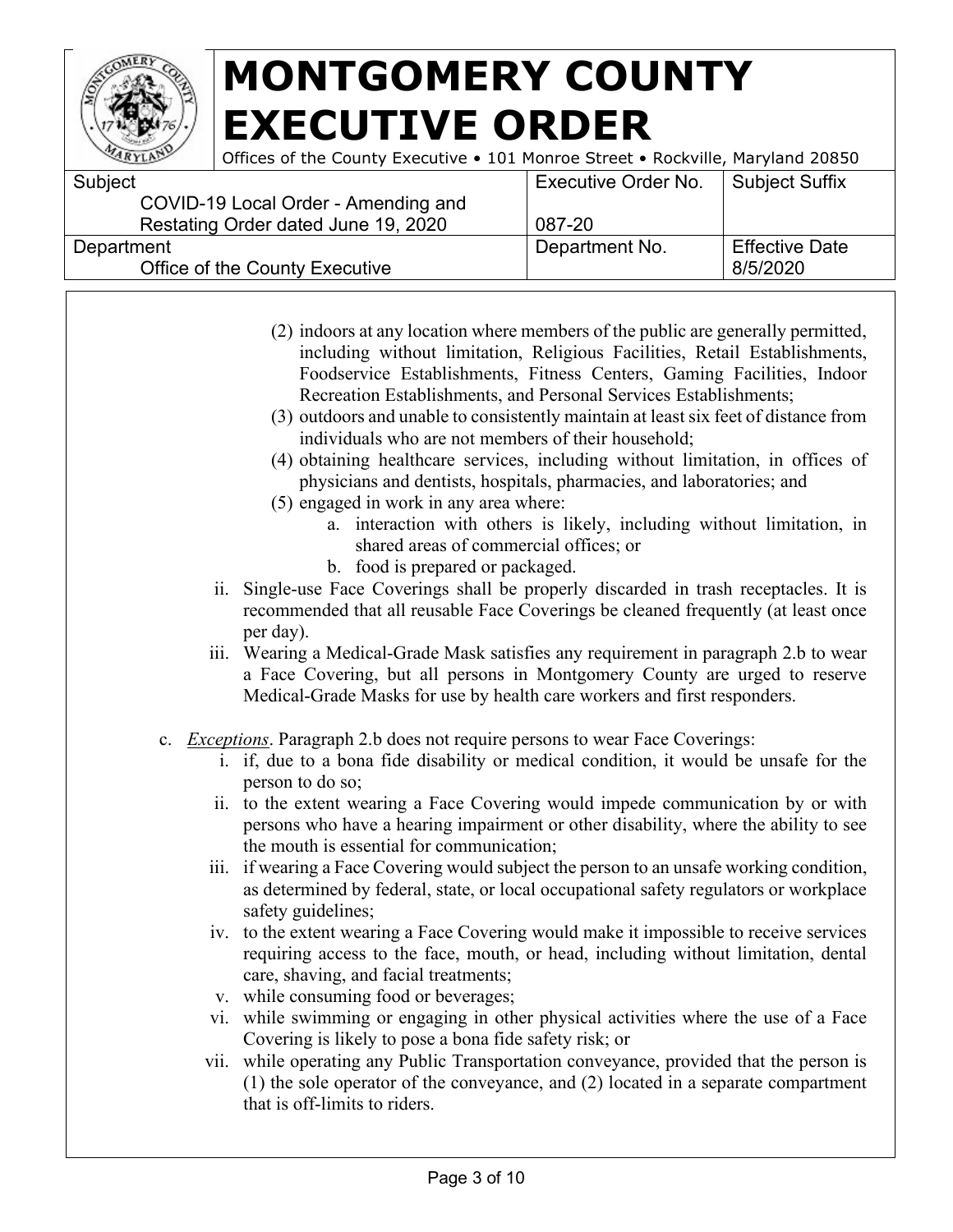

Subject

# **MONTGOMERY COUNTY EXECUTIVE ORDER**

Offices of the County Executive • 101 Monroe Street • Rockville, Maryland 20850 Executive Order No. Subject Suffix

| <b>UUULUU</b>                       | LACCULIVE OTUCH TVU. | <b>OUDICOL OUITIA</b> |
|-------------------------------------|----------------------|-----------------------|
| COVID-19 Local Order - Amending and |                      |                       |
| Restating Order dated June 19, 2020 | 087-20               |                       |
| Department                          | Department No.       | <b>Effective Date</b> |
| Office of the County Executive      |                      | 8/5/2020              |
|                                     |                      |                       |

#### 3. General Operating Requirements.

- a. Unless explicitly stated in another provision on this order, all businesses, organizations, establishments, and facilities that are permitted to operate under this Order shall, as a condition of their continued operation:
	- i. require employees and customers to maintain social distancing of greater than 6 feet, whenever possible, as recommended by the CDC and the Maryland Department of Health ("MDH");
	- ii. utilize markings and signage to guide employees and customers;
	- iii. comply with the face covering requirements in paragraph 2.b;
	- iv. provide employees with guidance and training to reflect updated CDC guidelines for their workplace;
	- v. use CDC and Environmental Protection Agency ("EPA") approved disinfectants to clean spaces daily; including use of disinfectants to wipe down high contact surfaces at least once every 2 hours while staff or customers are present ("high contact surfaces" are surfaces that will have human contact at least once an hour);
	- vi. require employees to wash their hands hourly; and
	- vii. follow review and implement new CDC, MDH, and Montgomery County Department of Health & Human Services ("DHHS") guidelines as they are issued.
- b. All businesses, organizations, establishments, and facilities in Montgomery County shall comply with any directive or orders issued by the Local Health Officer, pursuant to State Executive Orders [20-04-05-02](https://governor.maryland.gov/wp-content/uploads/2020/04/Delegation-to-County-Health-Officials-4.5.20.pdf) ("Delegating Authority to Local Officials to Control and Close Unsafe Facilities") and [20-08-03-01](https://governor.maryland.gov/wp-content/uploads/2020/08/2020-08-03-11-08.pdf) ("Amending and Restating the Order Allowing Reopening of Certain Businesses and Facilities Subject to Local Regulations and Generally Requiring Use of Face Coverings"), as may be amended from time to time.
- c. All businesses, organizations, establishments, and facilities that are permitted to open shall post signage indicating that they are in compliance with all provisions of paragraph 3.a of this Order.
- d. Unless explicitly stated to the contrary, the General Operating requirements apply to all provisions in this order.

#### 4. Gatherings.

- a. Unless explicitly stated in another paragraph of this Order:
	- i. Gatherings of more than 50 people continue to be prohibited at all locations and venues, including but not limited to parties, receptions, parades, festivals,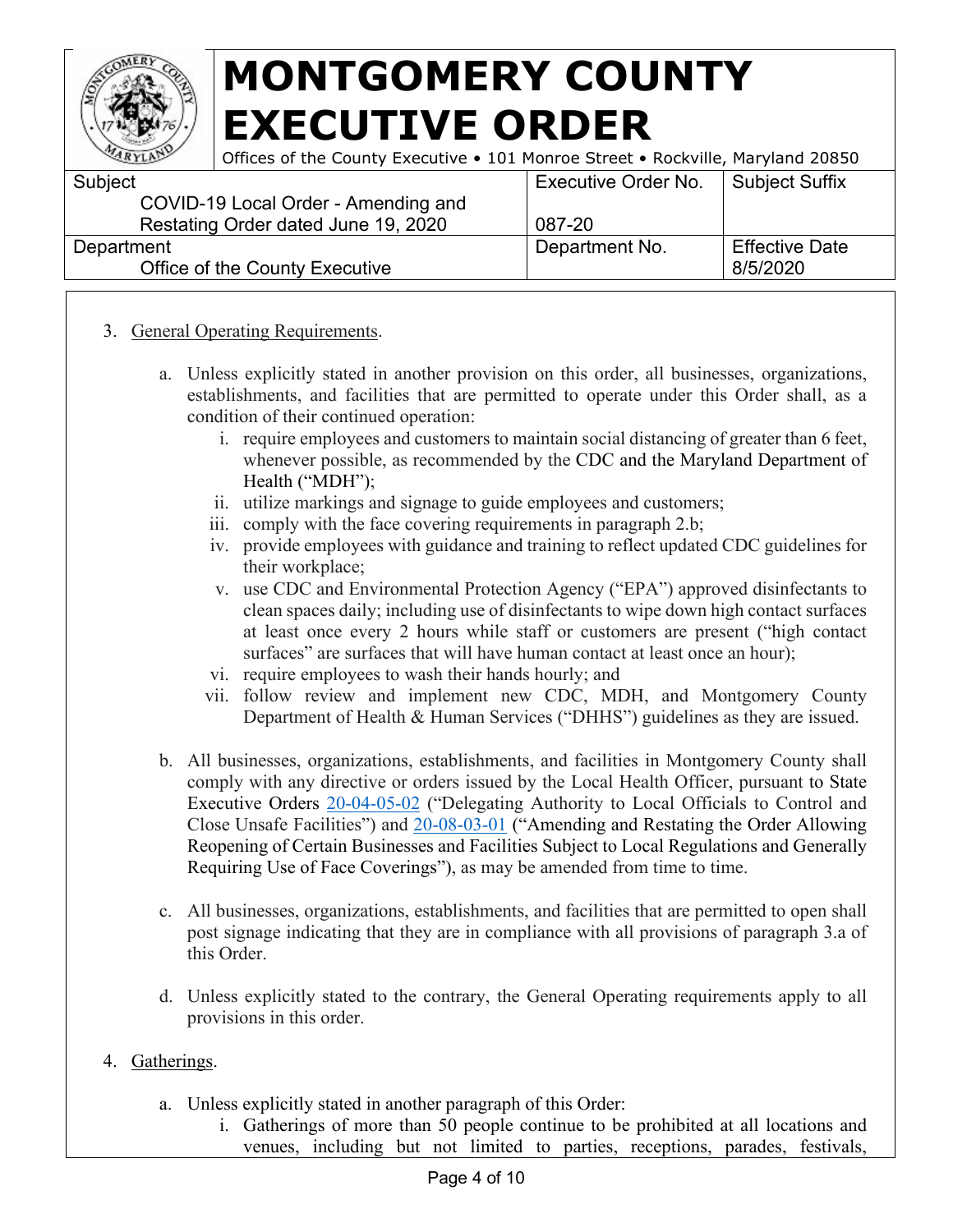

Offices of the County Executive • 101 Monroe Street • Rockville, Maryland 20850

| Subject                             | <b>Executive Order No.</b> | <b>Subject Suffix</b> |
|-------------------------------------|----------------------------|-----------------------|
| COVID-19 Local Order - Amending and |                            |                       |
| Restating Order dated June 19, 2020 | 087-20                     |                       |
| Department                          | Department No.             | <b>Effective Date</b> |
| Office of the County Executive      |                            | 8/5/2020              |
|                                     |                            |                       |

conventions, and fundraisers. Planned large gatherings and events must be canceled or postponed until after termination of the state of emergency and the proclamation of the catastrophic health emergency has been rescinded.

- ii. Social, community, recreational, and leisure gatherings may resume provided the following physical precautions are met and followed:
	- (1) limited to 1 person or household per 200 sq. ft. or a maximum of 50 people, whichever number is lower; and
	- (2) the size of the location and venue must accommodate applicable social distancing for the number of attendees.
- 5. Businesses, Organizations, Establishments and Facilities That May Be Open.
	- a. *Childcare*. Must follow any guidance issued by MDH and as amended from time to time.
	- b. *Cigar Bars/Hookah Bars/Vape Shops*. May open solely to sell retail goods. Smoking on site is strictly prohibited.
	- c. *Fitness Centers*. May open provided.
		- i. limit 1 patron per 200 sq. ft. of indoor space;
		- ii. require individuals to wear masks while exercising; and
		- iii. follow the State's [Best Practices for Fitness Centers, Martial Arts, Dance](https://drive.google.com/file/d/1CXRw_ERNJoKxzdj-am1R0Xn5wf_Hf3Q5/view) [Studios](https://drive.google.com/file/d/1CXRw_ERNJoKxzdj-am1R0Xn5wf_Hf3Q5/view) as amended from time to time.
		- iv. Fitness Centers include, but are not limited to dance studios, health clubs, health spas, gyms, training facilities, and other indoor physical activities.
		- v. Fitness Centers that provide sport specific training for high-risk sports as defined in [Maryland Sports Commission Return to Play Report](https://www.marylandsports.us/sites/default/files/Return2Play/MDSports_ReturntoPlay%20Report_0.pdf) must follow the restrictions in paragraph 5.j below.
	- d. *Foodservice Establishments*.
		- i. Restaurants, bars, and other similar establishments that sell food or beverages for consumption on-premises in Montgomery County ("Restaurants and Bars"), and (b) social and fraternal clubs ("Social Clubs") with dining facilities may, to the extent permitted by applicable law:
			- (1) Must follow all provisions of the MDH's [Directive and Order Regarding](https://phpa.health.maryland.gov/Documents/20.20.06.10.01%20-%20MDH%20Order%20-%20Food%20Service%20Establishments.pdf)  [Food](https://phpa.health.maryland.gov/Documents/20.20.06.10.01%20-%20MDH%20Order%20-%20Food%20Service%20Establishments.pdf) [Service Establishments](https://phpa.health.maryland.gov/Documents/20.20.06.10.01%20-%20MDH%20Order%20-%20Food%20Service%20Establishments.pdf) (Order No. MDH 2020-06-10-01) that do not conflict with any provision of this Order;
			- (2) shall cease service of alcoholic beverages for on-premise consumption at 10 p.m.;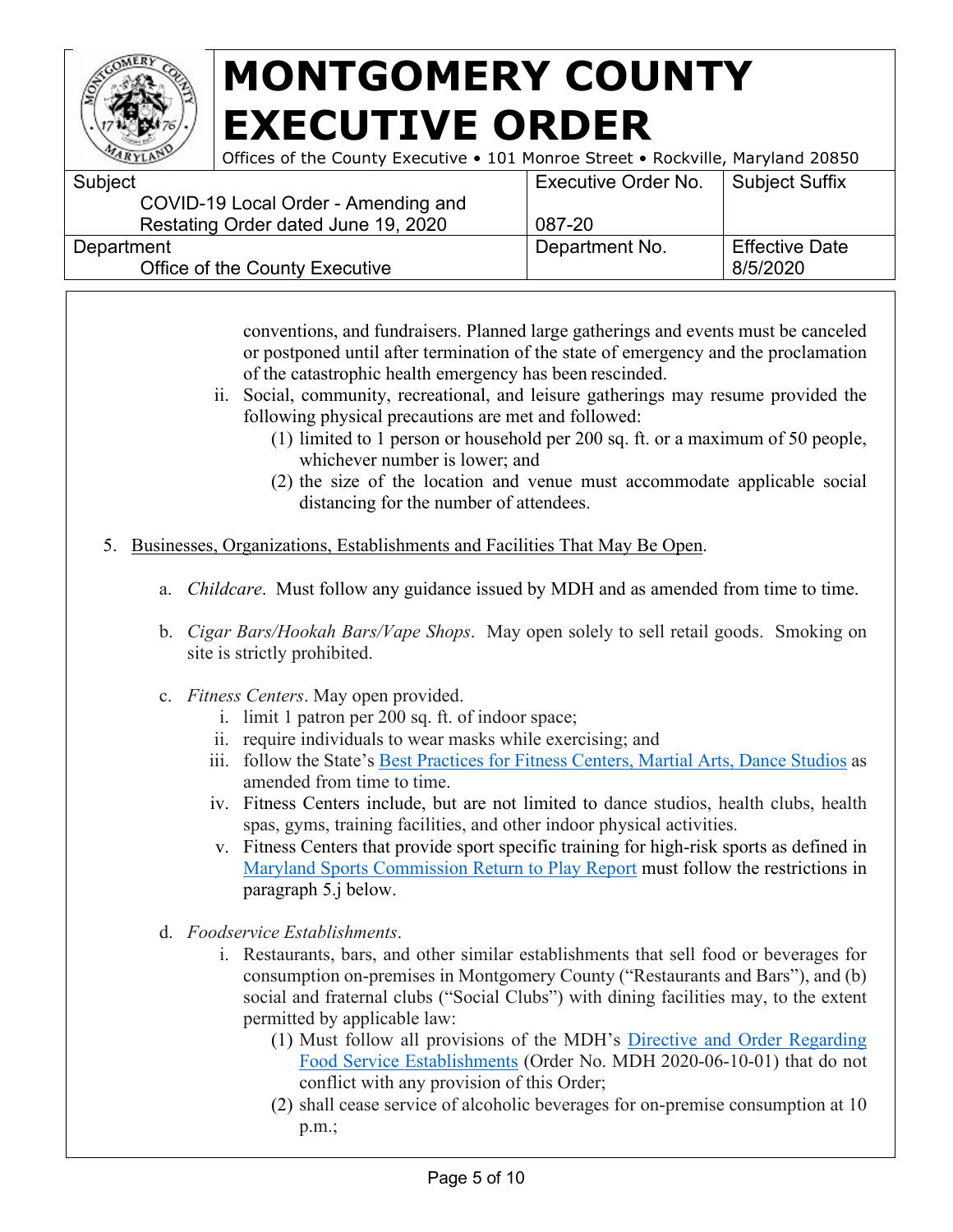

Offices of the County Executive • 101 Monroe Street • Rockville, Maryland 20850

| <b>Executive Order No.</b> | Subject Suffix        |
|----------------------------|-----------------------|
|                            |                       |
| 087-20                     |                       |
| Department No.             | <b>Effective Date</b> |
|                            | 8/5/2020              |
|                            |                       |

- (3) may, to the extent permitted by law continue to sell food and beverages that are promptly taken from the premises, i.e., on a carry-out, drive-through, or delivery basis; and
- (4) must follow any guidelines issued by the Department of Health and Human Services.
- e. *Malls*.
	- i. Shopping centers with one or more enclosed pedestrian concourses may maintain pedestrian concourses and other interior common areas open, but solely to the extent necessary for the general public to enter and exit retail establishments.
	- ii. Food courts located inside indoor malls shall be limited to carry-out services only; dining at tables or other spaces in food courts is prohibited.
	- iii. Congregating in any indoor area outside of retail stores (including food courts) is prohibited.
	- iv. Malls shall remove tables, chairs, benches, or any other items which could encourage congregating from food courts and other indoor areas outside of retail stores.
- f. *Personal Services*.
	- i. Hair salons, barbershops, and establishments that provide tanning, tattoo, waxing, threading, electrolysis, cryotherapy, facial and other skin services, massage, and nail technician services ("Personal Services Establishments") may open, by appointment only, provided the following physical precautions are met and followed:
		- (1) all staff are required to wear gloves, and any other Personal Protective Equipment ("PPE") as appropriate to their workplace and provided service;
		- (2) limit of 1 customer for every 200 sq. ft of service delivery space;
		- (3) limit of 1 customer in a waiting area at a time, other customers waiting for appointments must wait outside the Personal Services Establishments;
		- (4) follow the State's [Best Practices for Personal Service Establishments](https://commerce.maryland.gov/Documents/BusinessResource/Personal-Services-COVID-19-Best-Practices.pdf) as amended from time to time.
- g. *Pools*. Must strictly comply with any guidance issued by the Montgomery County Department of Health and Human Services.
- h. *Retail Establishments*. May open provided
	- i. limit 1 customer per 200 sq. ft of in-store space; and
	- ii. employees use any additional Personal Protective Equipment as appropriate to their workplace.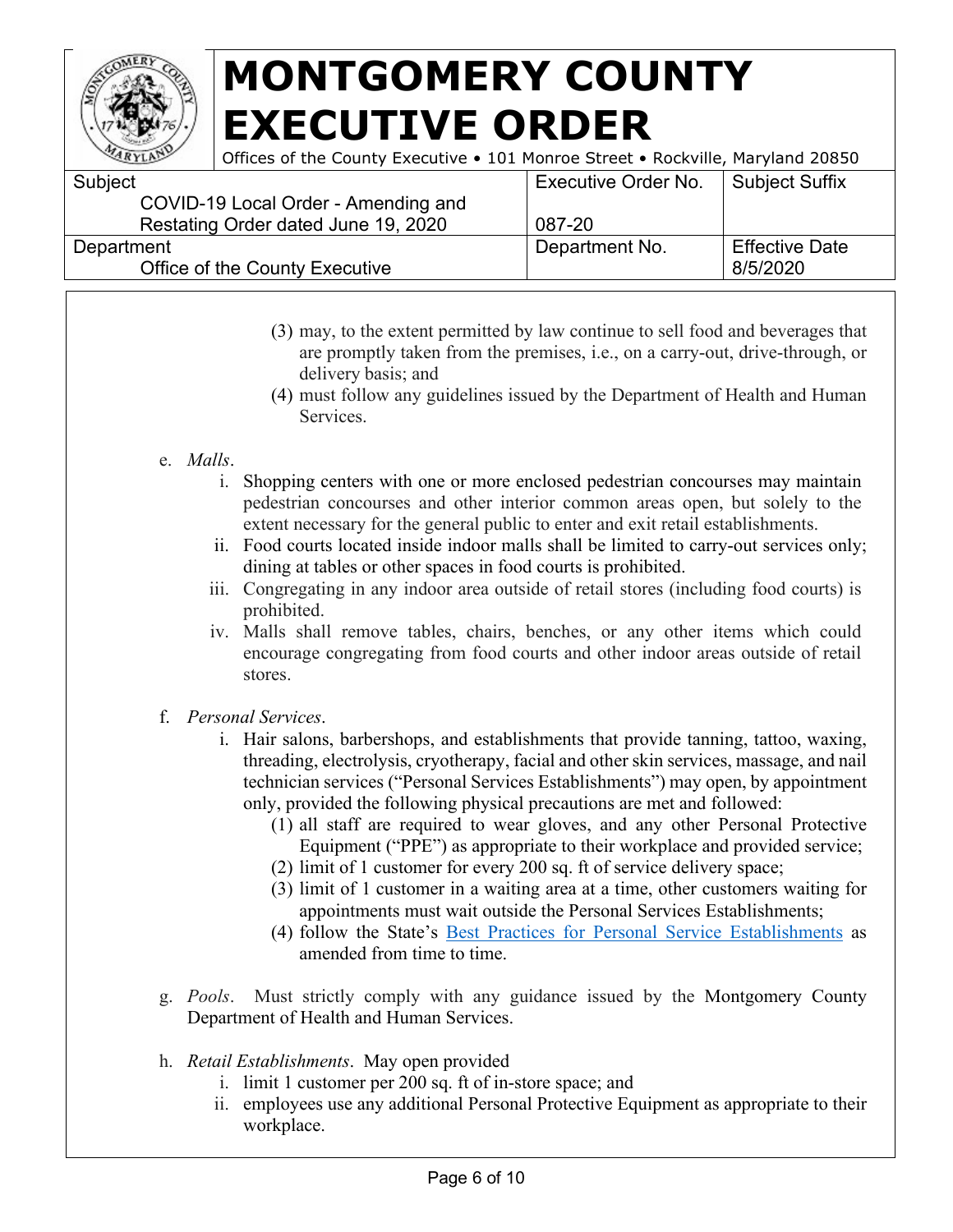

| ARYLANT    | Offices of the County Executive • 101 Monroe Street • Rockville, Maryland 20850 |                     |                       |
|------------|---------------------------------------------------------------------------------|---------------------|-----------------------|
| Subject    |                                                                                 | Executive Order No. | <b>Subject Suffix</b> |
|            | COVID-19 Local Order - Amending and                                             |                     |                       |
|            | Restating Order dated June 19, 2020                                             | 087-20              |                       |
| Department |                                                                                 | Department No.      | <b>Effective Date</b> |
|            | Office of the County Executive                                                  |                     | 8/5/2020              |

- i. *Religious Facilities*. Churches, synagogues, mosques, temples, and other similar religious facilities of any faith ("Religious Facilities") may open to the general public for indoor and outdoor services provided the Religious Facility complies with the following:
	- i. 1 participant (or one household group) for every 200 sq. ft of religious ceremony space; and
	- ii. absent a waiver from DHHS, the number of outdoor service participants shall not exceed 150 participants.
- j. *Sports*.
	- i. All sports are categorized by level of risk as detailed in the [Maryland Sports](https://www.marylandsports.us/sites/default/files/Return2Play/MDSports_ReturntoPlay%20Report_0.pdf)  [Commission Return to Play Report](https://www.marylandsports.us/sites/default/files/Return2Play/MDSports_ReturntoPlay%20Report_0.pdf) with the following exceptions:
		- (1) soccer and flag football are considered to be high-risk sports;
		- (2) solo kayaking/canoeing is considered to be low risk;
		- (3) tandem kayaking/canoeing is low risk provided if participants are from the same household.
	- ii. Only the play of low-risk and medium-risk sports is permitted.
	- iii. The play of high-risk sports is prohibited, however no contact skills-building and drills are permitted.
	- iv. High-risk sport scrimmages, games, matches, and competitions are prohibited.
	- v. All sports participants, regardless of age must comply with the face covering requirement in paragraph 2.b, and the social distancing and hygiene requirements of paragraph 3.a.
	- vi. Rented sport equipment must be thoroughly cleaned and disinfected pursuant to CDC guidelines using EPA approved cleaners and disinfectants between usage.
	- vii. All tournaments, championships, or events are strictly prohibited unless a waiver is issued by the County.
	- viii. Sports played outside must follow outdoor gathering guidelines and size restrictions.
	- ix. Sports played inside must follow the guidelines and size restrictions for fitness centers.
- k. *Youth Camp Programs*.
	- i. Must follow all provisions in applicable directives and orders issued by the Secretary of the MDH that do not conflict with this Order.
- 6. Other Businesses, Organizations, Establishments and Facilities That May Be Open.
	- a. *Car Wash*
	- b. *Farms.* For "pick-your-own" produce by members of the public.
	- c. *Manufacturing*.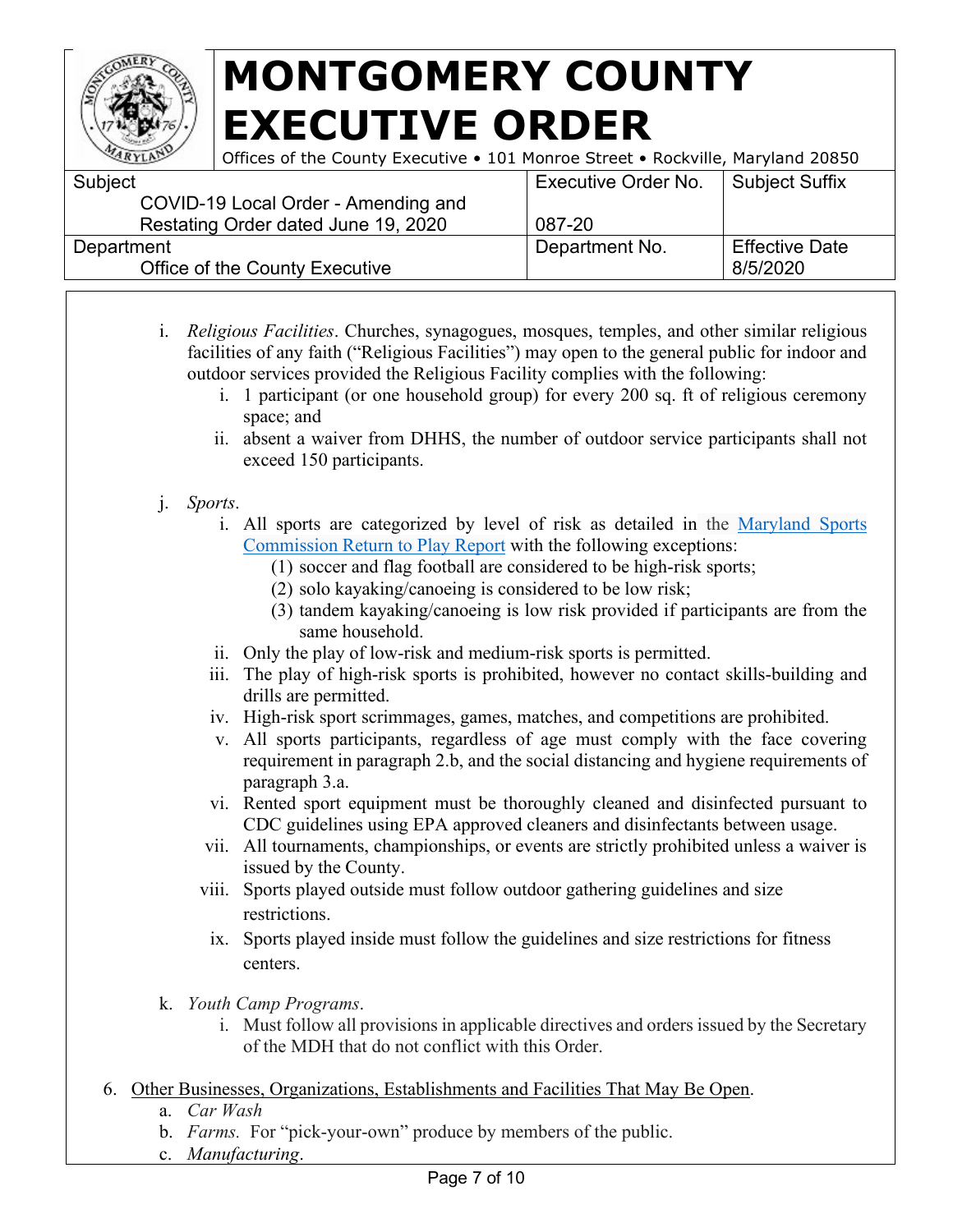

Offices of the County Executive • 101 Monroe Street • Rockville, Maryland 20850

| Subject                             | <b>Executive Order No.</b> | Subject Suffix        |
|-------------------------------------|----------------------------|-----------------------|
| COVID-19 Local Order - Amending and |                            |                       |
| Restating Order dated June 19, 2020 | 087-20                     |                       |
| Department                          | Department No.             | <b>Effective Date</b> |
| Office of the County Executive      |                            | 8/5/2020              |
|                                     |                            |                       |

- d. *Miniature golf*.
- e. *Office space*.
- f. *Outdoor recreation*.
	- i. parks for personal fitness and fitness classes;
	- ii. golf courses and driving ranges;
	- iii. outdoor archery and shooting ranges;
	- iv. marinas and watercraft rental businesses;
	- v. campgrounds;
	- vi. horse boarding and riding facilities; and
	- vii. playgrounds.
- g. *Ice skating rinks*. Remain closed to the public but may operate as a Fitness Center for the purpose of individual or group training pursuant to paragraph 5.j.
- h. *Theaters*.
	- i. This Order controls the occupancy and use of theatres in Maryland at which live performances occur or motion pictures are shown ("Theaters").
	- ii. All Theaters shall remain closed to the general public.
- 7. Other Businesses, Organizations, Establishments, and Facilities Required to Close.
	- a. *Amusement parks*. Including stand-alone amusement type including but not limited to merry-go-rounds and roller coasters.
	- b. *Bingo halls*.
	- c. *Bowling alleys*.
	- d. *Escape rooms*.
	- e. *Go-kart tracks*
	- f. *Museums*.
	- g. *Recreation centers*.
	- h. *Roller skating rinks*.
	- i. *Senior Centers*.
	- j. *Social Clubs*.
	- k. *Trampoline Parks*.
	- l. Any other establishment not listed above that is subject to the admission and amusement tax under Title 4 of the Tax-General Article of the Maryland Code.
- 8. *Minimal Operations*. Staff and owners may continue to be on-site at any business, organization, establishment, or facility that is required to be closed pursuant to this Order only for the following purposes:

a. Facilitating remote working  $(a/k/a / \text{telework})$  by other staff;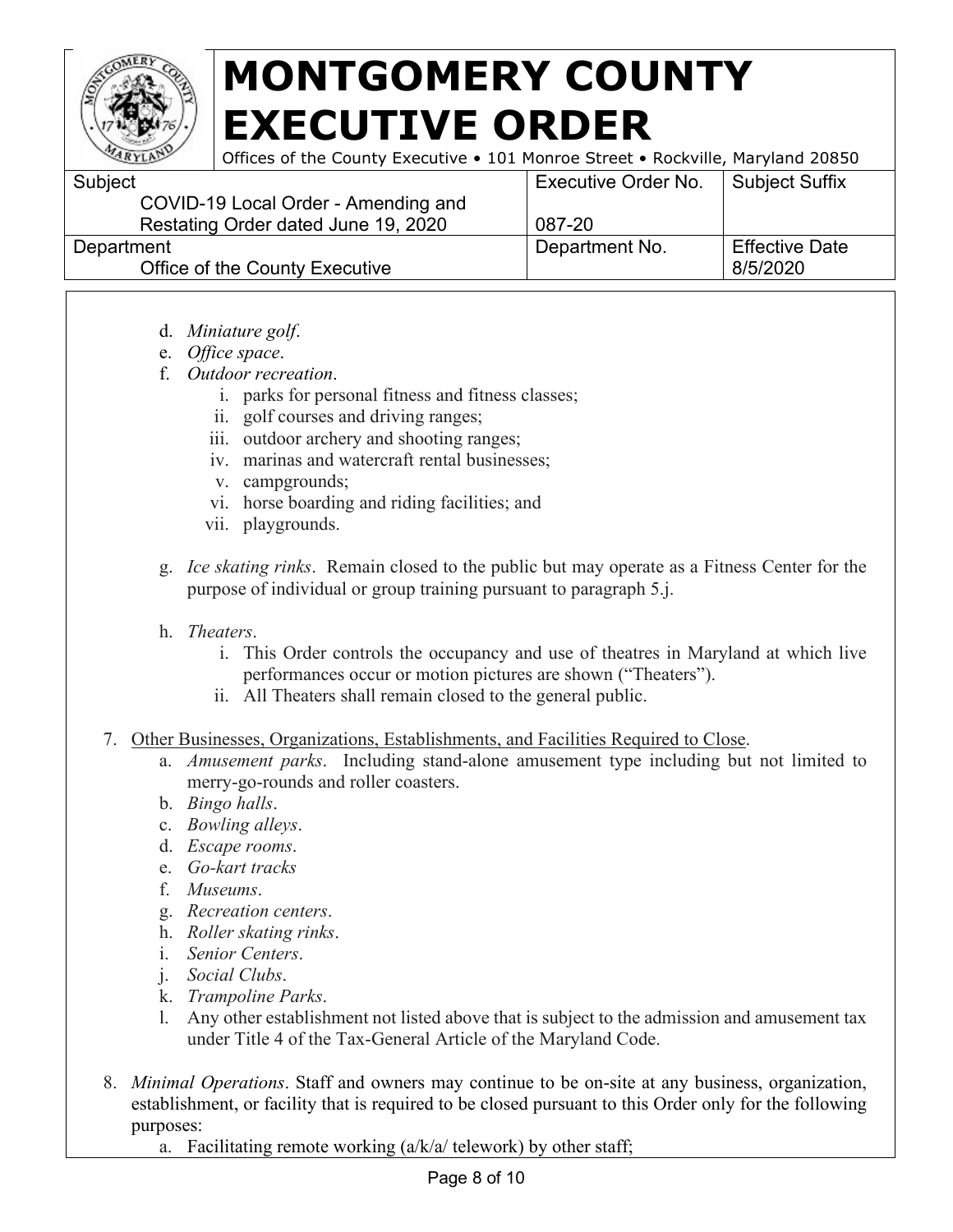

| ARYLAN     | Offices of the County Executive • 101 Monroe Street • Rockville, Maryland 20850 |                     |                       |
|------------|---------------------------------------------------------------------------------|---------------------|-----------------------|
| Subject    |                                                                                 | Executive Order No. | <b>Subject Suffix</b> |
|            | COVID-19 Local Order - Amending and                                             |                     |                       |
|            | Restating Order dated June 19, 2020                                             | 087-20              |                       |
| Department |                                                                                 | Department No.      | <b>Effective Date</b> |
|            | Office of the County Executive                                                  |                     | 8/5/2020              |

- b. Maintaining essential property;
- c. Preventing loss of, or damage to property, including without limitation, preventing spoilage of perishable inventory;
- d. Performing essential administrative functions, including without limitation, picking up mail and processing payroll; and
- e. Caring for live animals.
- 9. This Order shall be enforced by any County department or agency that has authority over the subject matter of any particular provision and the Montgomery County Police Department.
- 10. I hereby adopt by reference the following portions of State Executive Order 2020-07-29-01:
	- a. paragraph III.j. ("Determination of Maximum Occupancy"); and
	- b. paragraph VII ("General Provisions") and all its subparagraphs.
- 11. Pursuant to State Executive Order 20-07-29-01 paragraph VII.b, a person who knowingly and willfully violates this Order is guilty of a misdemeanor and on conviction is subject to imprisonment not exceeding one year or a fine not exceeding \$5,000 or both.
- 12. Enforcement of this Local Order shall be done in accordance with the provisions established in State Executive Order 20-08-03-01 and any other applicable local law.
- 13. This Local Order may be amended, upon consultation with the Local Health Officer and the approval of the Montgomery County Council.
- 14. If any provision of this Local Order or its application to any person, entity, or circumstance is held invalid by any court of competent jurisdiction, all other provisions or applications of the Order shall remain in effect to the extent possible without the invalid provision or application. To achieve this purpose, the provisions of this Local Order are severable